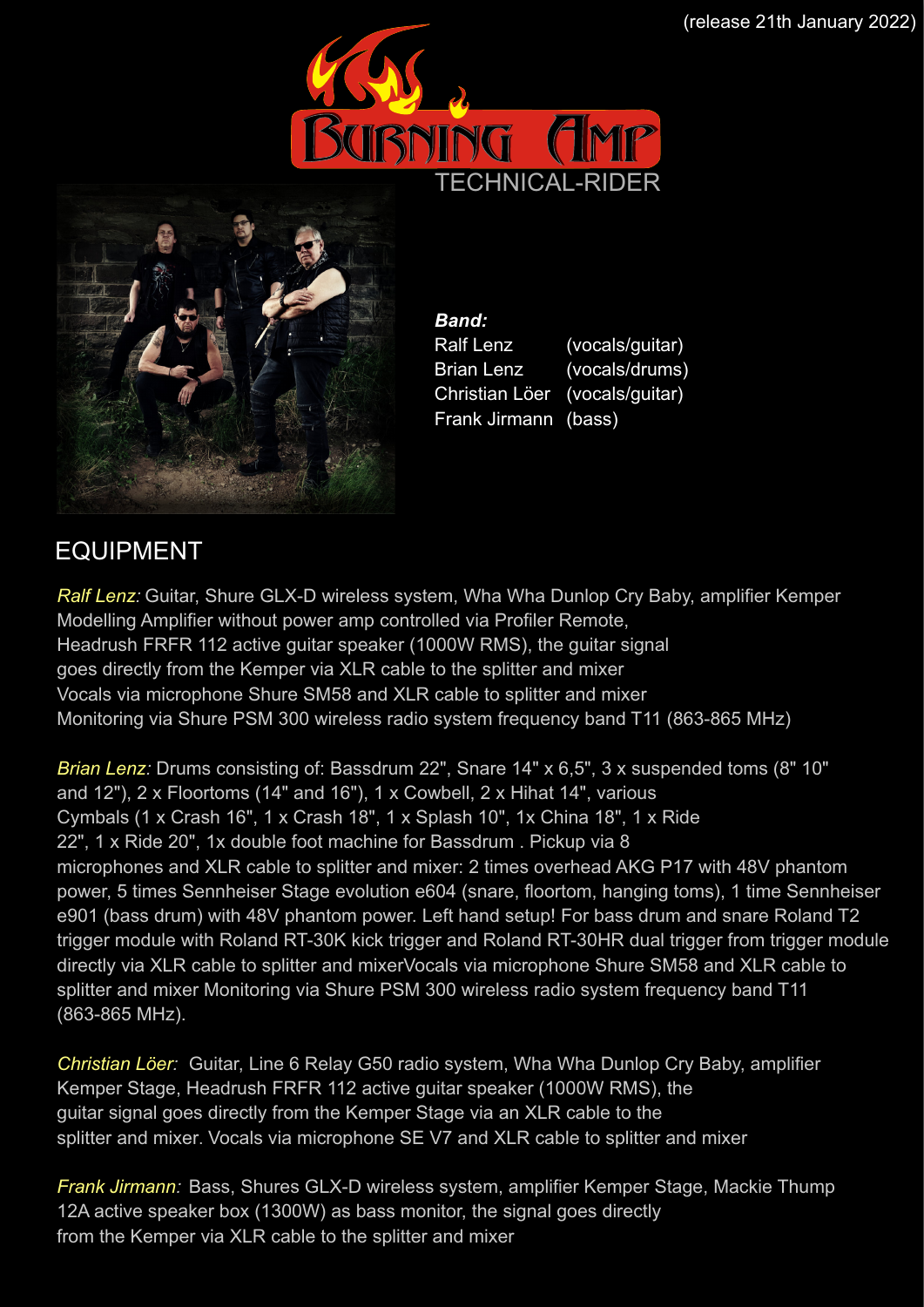## OTHER CREW

Robin Lenz: Sound engineering, mixing console: Behringer XR18, control via WLAN and tablet or via USB cable and notebook, PA: 2 x The Box TA18 subwoofers (500W RMS each), 2 x The Box Pyrit 12A full range speakers (300W RMS/1200Watt peak each), 3 x The Box Mon A12 monitor boxes (350W RMS/700W peak), 1 x Auna Box as monitor (550W RMS/1100W peak). All boxes are active speakers.

Timo Bernhad: Light engineer, mixer Stairville DMX-Master 1, controlled by wireless sytem 2,4GHz from the mixer to the first participant and then by DMX-cable. 5 x LED Spotlights Stairville LED-Flood Tri Panel 7x 3W RGB (2 towers with 2 spots each and one floorspot (all controlled by DMX-cable) 1 x 4 LED-tower Lightmaxx Platinum CSL1 (controlled via DMX-cable) Fogmachine Stairville M-Fog 1000 (heating power 1000W) (controlled via DMX-cable) 2 x colored fog fountains ADJ Fury Jet (heating power 650W) (controlled by remote control)

| <b>Bernadette Lenz:</b> | merch/stagehand |
|-------------------------|-----------------|
| <b>Marion Jirmann:</b>  | merch/stagehand |

#### POWER

| 1 socket strip rear right         | (approx. 3450 W) |
|-----------------------------------|------------------|
| 1 socket strip rear left          | (approx. 2450 W) |
| 1 socket strip front right        | (approx. 860 W)  |
| 1 socket strip front left         | (approx. 860 W)  |
| 1 socket strip right center stage | (approx. 1500 W) |
| 1 socket strip left center stage  | (approx. 1100 W) |
| Total approx. 10220 W!            |                  |

#### MONITORING

3 active monitors in front 1 active monitor at the drumset

#### **STAGESIZE**

The ammount of equipment we use depends on the size oft he stage. We can play everything from small clubs up to big stages. The minimum size for us is w x d 4,40m x 3 m.

#### PA

For small to medium sized stages the own PA can be used. On large stages, the PA should be provided by the organizer (we can also organize it ourselves for a fee).